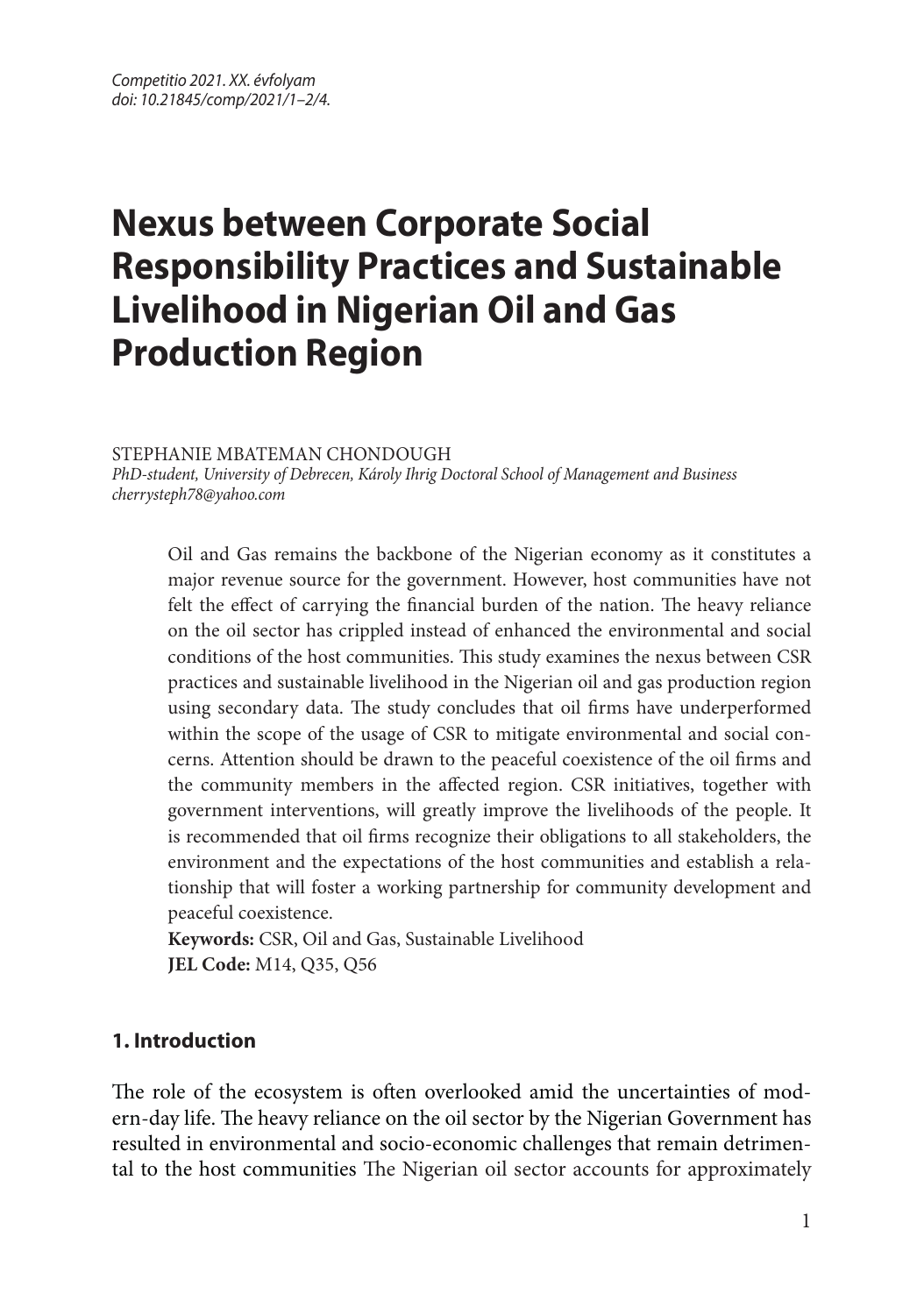65% of the national income and 90% of foreign exchange earnings. The importance of the oil sector cannot be overstated. However, oil extraction has resulted in several ecological issues, including oil spills, contaminated land, accidental sand fires, and water-polluting incidents (KPMG, 2019).

According to the National Oil Spill Detection and Response Agency, nearly 2,400 cases of spills have occurred between 2006-2010 and 350 oil spills cases were recorded in 2020, posing environmental and health risks (National Oil Spill Detection and Response Corporation 2020; This Day, 2020). For several years, communities in the oil region have been grappling with the harmful effects resulting from industrial activities which have culminated in environmental degradation, declining economic stability, and loss of livelihoods (Watts and Zalik, 2020).

Nigeria is one of the world's most polluted countries, ranking seventh in terms of gasoline burning and the tenth with the highest environmental pollution in the world (Airvisual, 2018; World Bank, 2019; Hassan, 2012). Many of these environmental issues are a result of corporate and industrial actions aimed at achieving financial objectives at the expense of the host communities.

Furthermore, ineffective law enforcement, accountability and corruption remain an enabling ground for the low social and environmental commitment in these communities (Adeyemi and Owolabi, 2008); Adelopo, 2011; Adewuyi and Olowookere, 2010; Ifeanyi et al., 2011). The difficulties caused by the activities of the oil sector have created tension/crisis between members of the host communities and the oil firms, resulting in illicit acts such as pipeline vandalism, or oil theft.

The Nigerian oil sector has lost at least \$40.9 billion to sabotage and theft in the last decade (Bassey, 2019, Premium Times, 2019). If adequate measures are employed to tackle the economic, social, and environmental concerns affecting the host communities, the adverse consequences could be alleviated or avoided.

Despite the negative effects of the oil sector on the people and environment, the oil firms pay less attention to the plight of the host community. As a result, stakeholders urge and pressure corporations to be more accountable for their actions, and to take socio-environmental and sustainable growth into account while making decisions and actively engage in corporate social responsibility (Braam et al., 2016).

Theoretically, this study draws on the Sustainable Livelihood Framework (SLF) through the implementation of Corporate Social Responsibility initiatives of oil and gas corporations operating in Nigeria. According to Bhandary (2010), companies should evaluate their actions (and/or inaction) that harm the triple bottom line of Corporate Social Responsibility while upholding ethical standards that encompass the social, financial, and environmental outcomes of business operations (Bhandary, 2010). Therefore, ethics and duty play a fundamental role within the CSR paradigm towards building a sustainable livelihood in the community.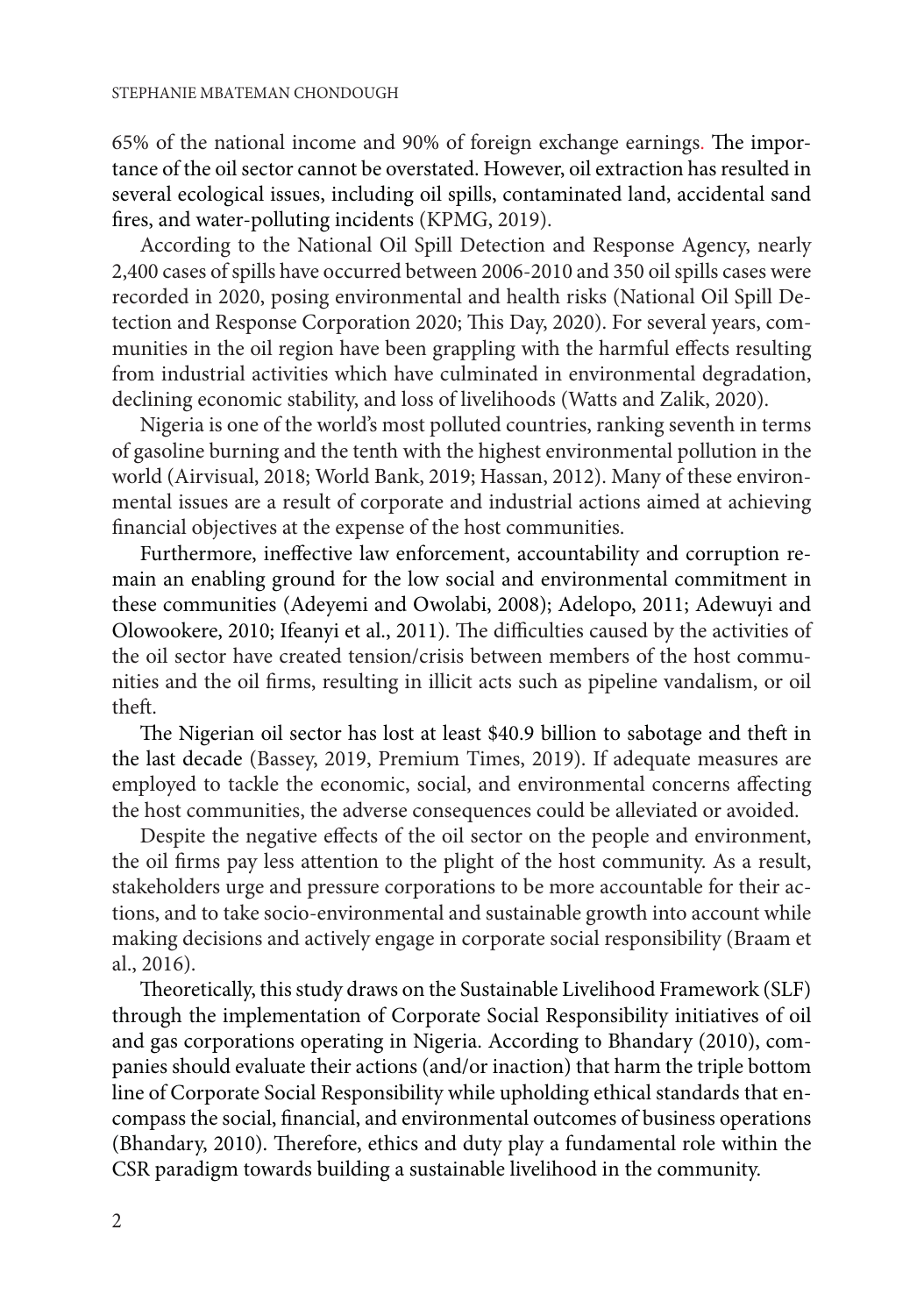A sustainable community is one that constantly adapts to the socio-economic and environmental needs of the people to promote healthy living. Similarly, Boele et al. (2001) argue that a sustainable society aims to reduce waste, prevent pollution, improve performance and establish a sound financial structure.

The growing interest in CSR and the continued crisis in the region have fueled the need to improve the livelihood of the oil regions in Nigeria. This study is a review article that focuses on the operations of oil firms in Nigeria, the challenges faced by the host communities and the oil firms, and the connection between CSR practices and the sustainable livelihood of the people.

## **2. Operations of the Nigerian Oil Industry**

Since the discovery of oil in Nigeria in 1956, more than 1,481 oil wells have been drilled, yielding approximately 159 oil fields. Over 7,000 kilometers of oil pipelines exist, which are operated by more than 13 oil firms and a total of 4 refineries (UNDP, 2006; Department of Petroleum Resources, 2020). Nigeria is one of the biggest crude oil producers globally, and Africa's largest, with a capacity of over 2 million barrels per day (NNPC, 2020). In January 1986, the National Nigerian Petroleum Corporation (NNPC) assumed management and control of the refineries in this region. The daily production includes liquefied petroleum gas, high-quality spirit engine, dual-purpose kerosene, aviation turbine kerosene and automatic diesel (NNPC, 2020).

Table 1 depicts the top 20 global oil producers. Nigeria is the  $11<sup>th</sup>$  largest oil producer in the world. However, the country is unable to fully utilize its production capacity, making it one of the top 20 countries with the lowest production per capital. (Stears Business, 2020).

# *2.1. Oil Spills in Nigeria*

Oil spills occur when there is a release of oil into the environment or into the water from the ground (Udoudoh, 2011). Oil spills have been a growing concern since the discovery of crude oil prompted by the Industrial Revolution. According to Hamilton (2011), the relationship between oil firms and the communities in which they operate grew significantly between 1956 and 1996. The members of the oil-producing state were optimistic about the newly discovered wealth, believing it would help their communities become a safe haven (Udoudoh, 2011). However, in the 1970s, the Nigerian host communities recognized the harmful impact of the oil companies' activities, and the monetary compensation offered to them had proven to be insufficient. In the last 10 years, over 9,000 oil spill cases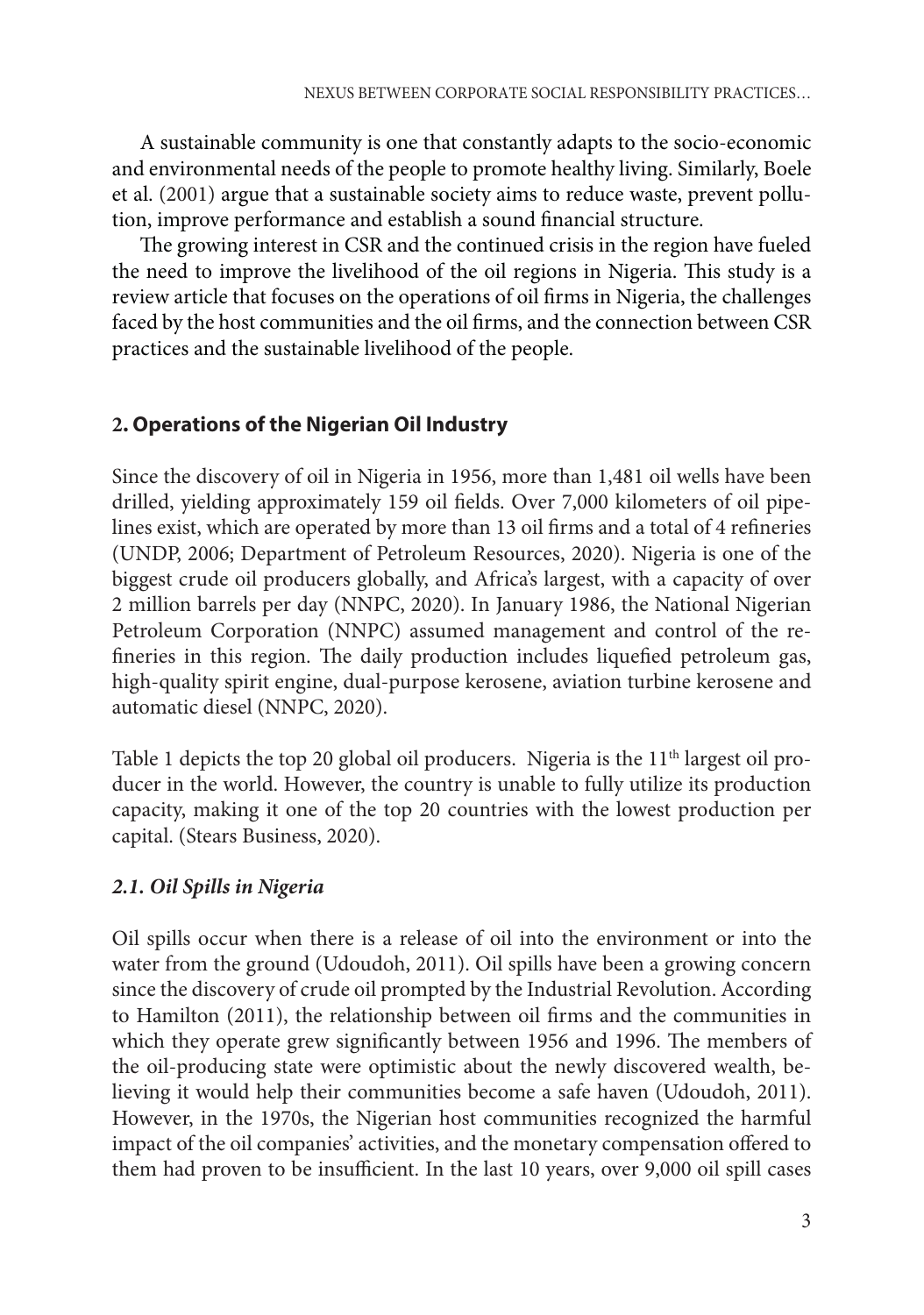#### STEPHANIE MBATEMAN CHONDOUGH

have been recorded in Nigeria, posing a threat to the health and livelihood of the people living in these areas (Kalejaye, 2015). This is caused mainly by the operations of the oil firms, sabotage and bunkering by members of the host community.

| S/N            | <b>Country</b>       | <b>Daily average</b><br>production<br>(barrels) | <b>Population</b> | <b>Production per</b><br>capita (barrels) |
|----------------|----------------------|-------------------------------------------------|-------------------|-------------------------------------------|
| 1              | <b>United States</b> | 11,848,710                                      | 329,093,110       | 0.036                                     |
| $\overline{2}$ | Russia               | 10,726,410                                      | 143,895,551       | 0.075                                     |
| 3              | Saudi                | 10,643,000                                      | 34,140,662        | 0.312                                     |
| 4              | Iraq                 | 4,465,000                                       | 40,412,299        | 0.110                                     |
| 5              | China                | 3,856,000                                       | 1,420,062,022     | 0.003                                     |
| 6              | Iran                 | 3,553,000                                       | 82,820,766        | 0.043                                     |
| $\overline{7}$ | Canada               | 3,526,070                                       | 37,279,811        | 0.095                                     |
| 8              | <b>UAE</b>           | 2,986,000                                       | 9,682,088         | 0.308                                     |
| 9              | Kuwait               | 2,802,000                                       | 4,248,974         | 0.659                                     |
| 10             | <b>Brazil</b>        | 2,694,000                                       | 212,392,717       | 0.013                                     |
| 11             | Nigeria              | 1,873,000                                       | 200,962,417       | 0.009                                     |
| 12             | Mexico               | 1,743,510                                       | 132,328,036       | 0.013                                     |
| 13             | Kazakhstan           | 1,631,390                                       | 18,592,970        | 0.088                                     |
| 14             | Norway               | 1,525,060                                       | 5,400,916         | 0.282                                     |
| 15             | Venezuela            | 1,511,000                                       | 32,779,868        | 0.046                                     |
| 16             | Angola               | 1,445,000                                       | 31,787,566        | 0.045                                     |
| 17             | United Kingdom       | 1,068,890                                       | 66,959,016        | 0.016                                     |
| 18             | Algeria              | 1,063,000                                       | 42,679,016        | 0.025                                     |
| 19             | Oman                 | 978,600                                         | 5,001,875         | 0.196                                     |
| 20             | Azerbaijan           | 712,040                                         | 10,014,575        | 0.071                                     |

**Table 1: Top 20 oil-producing countries**

Source: Stears Business, 2020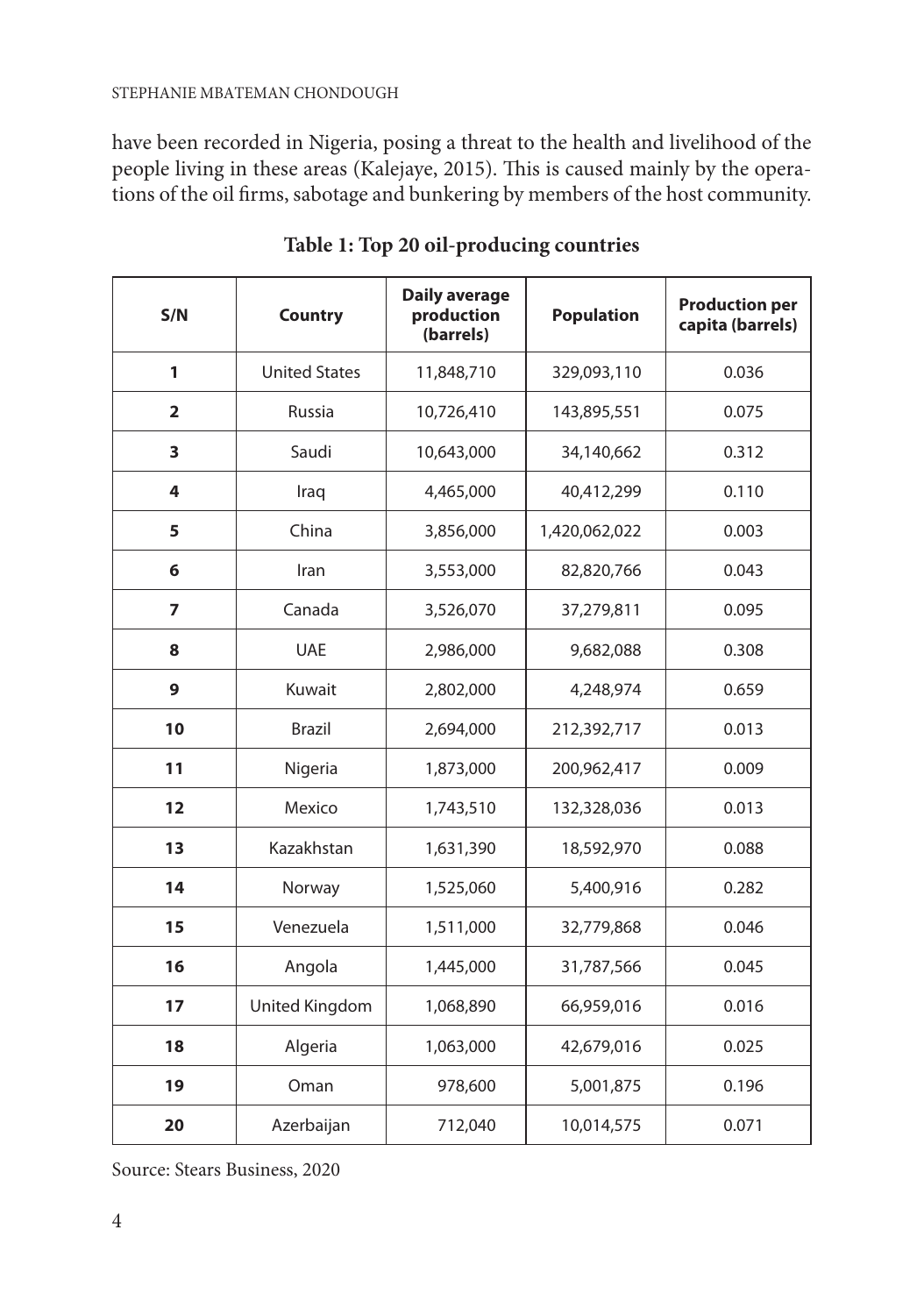| Year         | <b>Number of recorded</b><br>oil spills | <b>Barrels of oil</b><br>spilled |
|--------------|-----------------------------------------|----------------------------------|
| 2020         | 350                                     | 17,262.083                       |
| 2019         | 728                                     | 42,100.039                       |
| 2018         | 684                                     | 27,559.991                       |
| 2017         | 581                                     | 34,195.387                       |
| 2016         | 685                                     | 42,744.929                       |
| 2015         | 920                                     | 47,614.258                       |
| 2014         | 1514                                    | 78,838.561                       |
| 2013         | 1665                                    | 32,140.157                       |
| 2012         | 1121                                    | 40,683.212                       |
| 2011         | 1059                                    | 73,132.011                       |
| <b>Total</b> | 9307                                    | 436,270.63                       |

**Table 2: Oil spills in Nigeria (2011–2020)**

Source: Author's edition bases on (National Oil Spill Detection & Response Agency, 2020)

Table 2 shows the cases of oil spills in Nigeria over the last decade. A total of 9,307 oil spills have been recorded in the last 10 years, with about 436, 270.63 barrels of oil released into the environment, causing physical, health and environmental havoc to the community. The host communities are still far from recovering from the damage caused by the numerous oil spills, owing to the negligence of the oil firms in conducting a proper clean-up and the government's inability to enforce environmental laws (Olujobi, 2017).

Figure 1 below illustrates the oil spills resulting from vandalization and operational issues in Nigeria.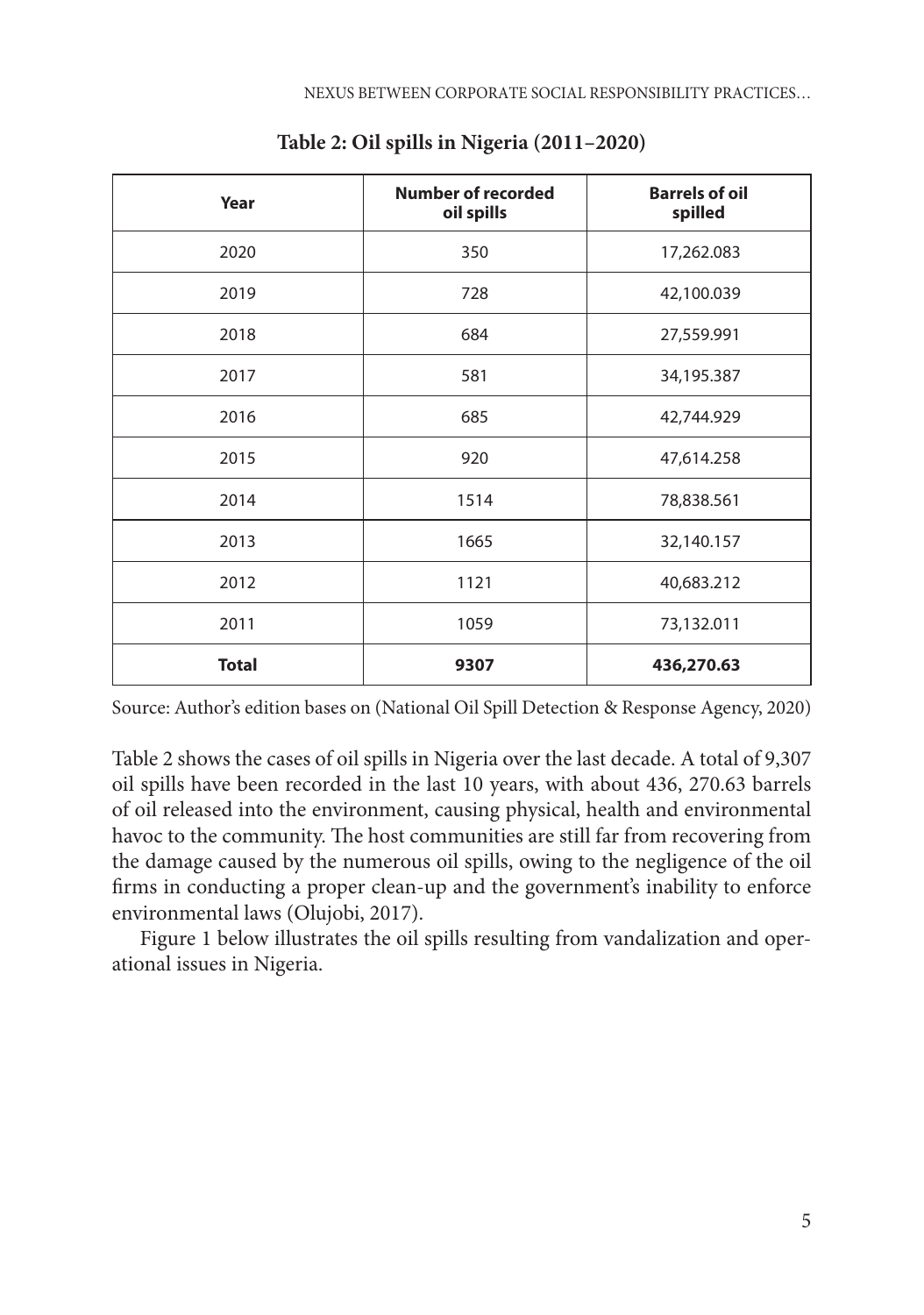



Source: National Oil Spill Detection & Response Agency, 2020 *Source: National Oil Spill Detection & Response Agency, 2020*

## *2.2. The Oil Company and Host Community Conflict*

For years, there have been continuous disputes between the oil companies and host communities, which has affected the oil companies, the environment, members of the host communities and the economy. In a social and physical environment, conflict is bound to happen as individuals, groups or institutions have different expectations (Dowokpor, 2015). According to Uwakonye et al. (2006), there is a direct disagreement between the oil producing firms and the members of the host communities as new issues are always emerging to trigger unrest among varfor a country that is heavily reliant on our survival, the oil firms have played a vital firms have played a vital firms have played a vital firms have played a vital firms have played a vital firms have played a vital fir

For a country that is heavily reliant on oil and gas for survival, the oil firms have played a vital role in boosting the Nigerian economy without having a corresponding effect on the living standards of members of the host communities. The lack of law enforcement by regulators has also aggravated the violence in the Include of law emore emergencies has also associated the violence in the oil region. Elenwo and Akankali (2014) described the oil regions as a breeding ground for environmental degradation, pollution and environmental exploitation. Contamination of lands and water bodies has made life unbearable for the people, who are mostly farmers and fish harvesters. Losing their sources of livelihood has resulted in increased unrest in the oil region. on region. Elenwo and Akalikan (2014) described the on regions as a breeding

#### **3. Stakeholder/Stakeholder Engagement** objectives. The term 'stakeholder' refers to a party with the power to influence an organization

The corporate environment consists of diverse groups who are interested in how the company operates. These individuals and groups are known as stakeholders, since they have the power to influence the company's goals (Wheelen et al., 2018). The corporate chynomical consists of urverse groups who are interested in how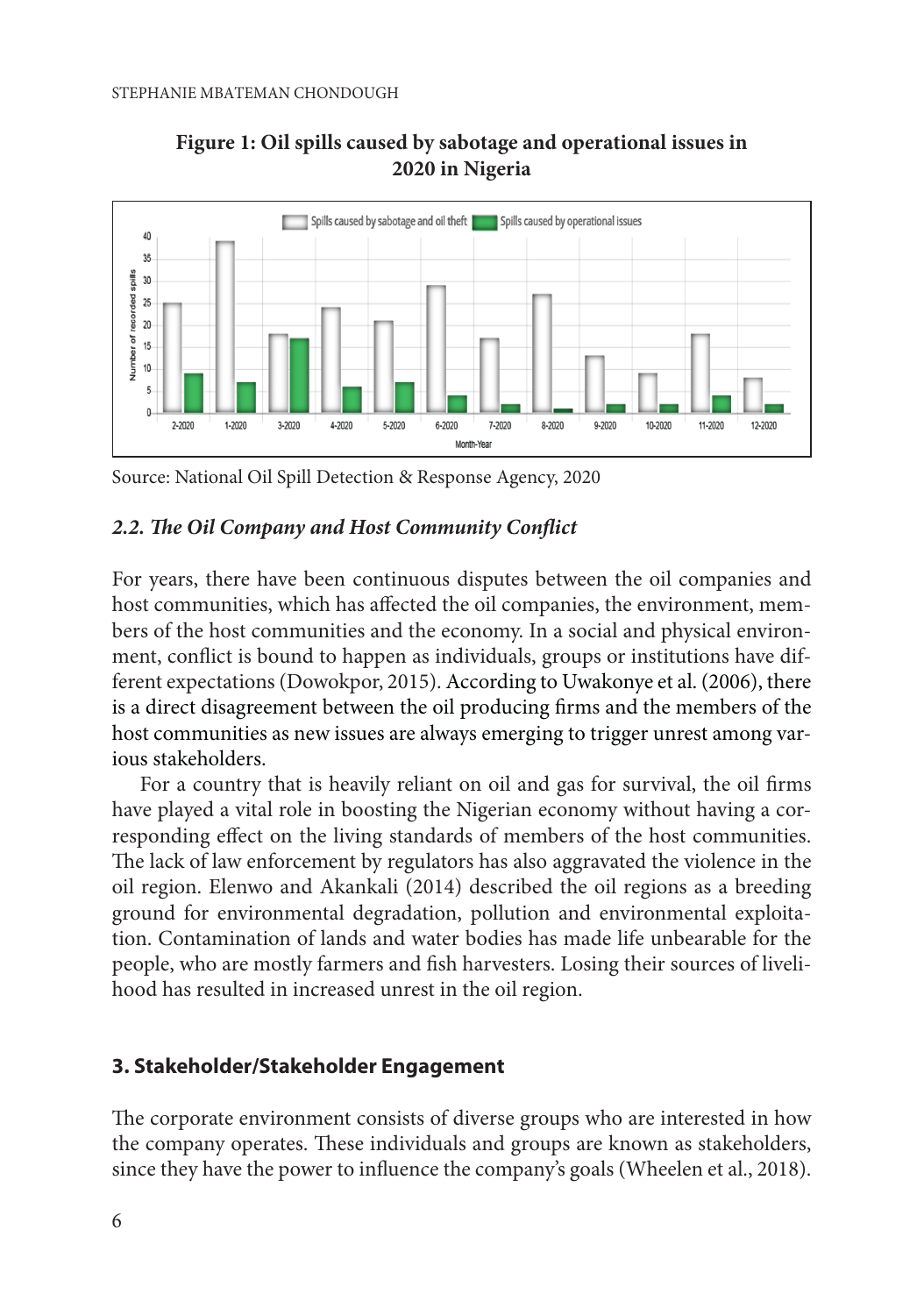Stakeholder Theory evolves from an organization's reliance on internal and external factors that influence their ability to meet their objectives. The term 'stakeholder' refers to a party with the power to influence an organization either positively or negatively (Avci et al., 2015; Manasakis et al., 2017; Mitchell et al., 2009). These stakeholder groups consist of e.g., shareholders, employees, customers, government, suppliers, creditors, and host communities (Avci et al., 2015; Berlan, 2016). Stakeholder participation is broadly described as a structured practice of engaging stakeholders constructively in operational activities (Cannon, 2012). Stakeholder engagement is a strategy involving key stakeholders who can influence a company in decision making aimed at achieving a common goal.

Stakeholder engagement involves a series of systematic actions specifically designed and carried out to influence the stakeholders. Participation may aid to form valuable associations and dialogue aimed at achieving a peaceful co-existence (Walker et al., 2013).

Table 3 below depicts the stakeholders and their various expectations. The primary expectation is centered on the company's wealth. A financial Return on Investment (ROI) is generally anticipated by the owners usually in the form of profit. Employees invest their time, effort, know-how and expertise in exchange for wages, work experience and work satisfaction. Companies rely on the employee's ability to meet and adapt to the changing needs of customers. Society expects companies to help preserve the environment, as well as the health and safety of every individual exposed to these operational hazards (Cannon, 2012).

| <b>Stakeholder</b> | <b>Expectations</b>          |                             |  |  |
|--------------------|------------------------------|-----------------------------|--|--|
|                    | <b>Primary</b>               | <b>Secondary</b>            |  |  |
| Owners             | Financial return             | Added value                 |  |  |
| <b>Employees</b>   | Pay                          | Work satisfaction. Training |  |  |
| Customers          | Supply of goods and services | Quality                     |  |  |
| Creditors          | Creditworthiness             | Security                    |  |  |
| Suppliers          | Payment                      | Long-term relationships     |  |  |
| Community          | Safety and security          | Contribution to community   |  |  |
| Government         | Compliance                   | Improved competitiveness    |  |  |

**Table 3: Stakeholders and some of their expectations**

Source: Cannon, 2012 (pp. 246)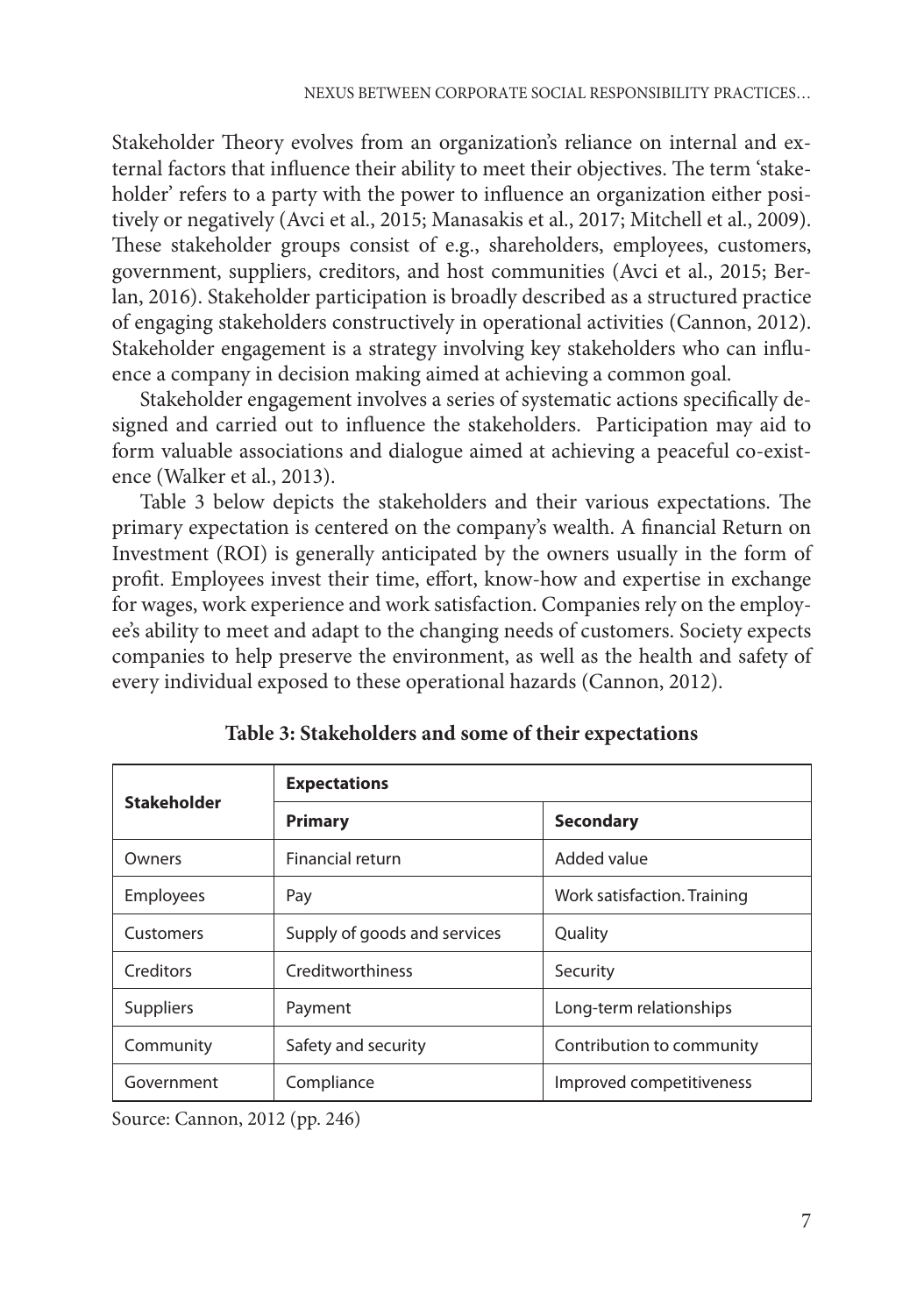Since various stakeholders have different interests that may contrast with one another, conflict is bound to occur. For instance, choosing to contribute significantly to CSR can positively impact the environment, but it may also reduce shareholders' wealth. Which stakeholder group should companies prioritize? Companies need to undertake a stakeholder evaluation to recognize each stakeholder's interest and capabilities. The first step is to recognize the primary stakeholders that have a direct relationship with the company, who have significant control to directly influence the activities of the company. Customers, employees, suppliers, shareholders, and creditors are the primary stakeholders of a company. Second, recognize the secondary stakeholders that have an indirect interest in the company but are affected by its operations. These include NGOs, activists, local communities, trade associations, competitors and the government. The third step is to estimate the impact of any strategic decisions on each stakeholder group (Wheelen et al., 2018).

Power dynamics exist between a company and its various stakeholders (Avci et al., 2015). When stakeholders have a stronghold in this relationship, the organization is bound to rely on them. When the organization is dominant in this relationship, then stakeholders depend more on the organization for survival (Avci et al., 2015; Manasakis et al., 2017). Mutually beneficial situations emerge when all extractive contribution of the stateholders are mutually dependent on each other, which can lead to beneficial relationships and as a result, positive social change. relationships are mutually dependent on contract to

| <b>Manage Risk</b>                   | • Align healthy business programs with community expectations<br>• Start a dialogue to address criticism and proactively address<br>concerns<br>• Identify roadblocks to health programs   |
|--------------------------------------|--------------------------------------------------------------------------------------------------------------------------------------------------------------------------------------------|
| <b>Advise Strategy</b>               | • Assess the best management approach<br>• Obtain input on ideas, policies, and practices<br>• Improve operations, products, and/or services<br>• Determine the appropriate health metrics |
| <b>Build Community</b><br>Connection | • Understand perceptions and norms<br>• Identify gaps in performance and communication.<br>• Earn the "social license" to deploy health programs                                           |
| Support<br>Implementation            | . Tap additional resources, networks, and expertise<br>• Create new business models<br>• Support new market entry<br>• Form partnerships and joint ventures                                |

# **Figure 2: Benefits of Stakeholder Engagement Figure 2: Benefits of Stakeholder Engagement**

Source: Business Social Responsibility Report, 2020 *Source: Business Social Responsibility Report, 2020*

Figure 2 illustrates the benefits of stakeholder engagement. The interaction of different interest groups will drive the development of a healthy business envi-Figure 2 illustrates the benefits of stakeholder engagement. The interaction of different interest Figure 2 illustrates the benefits of stakeholder engagement. The interaction of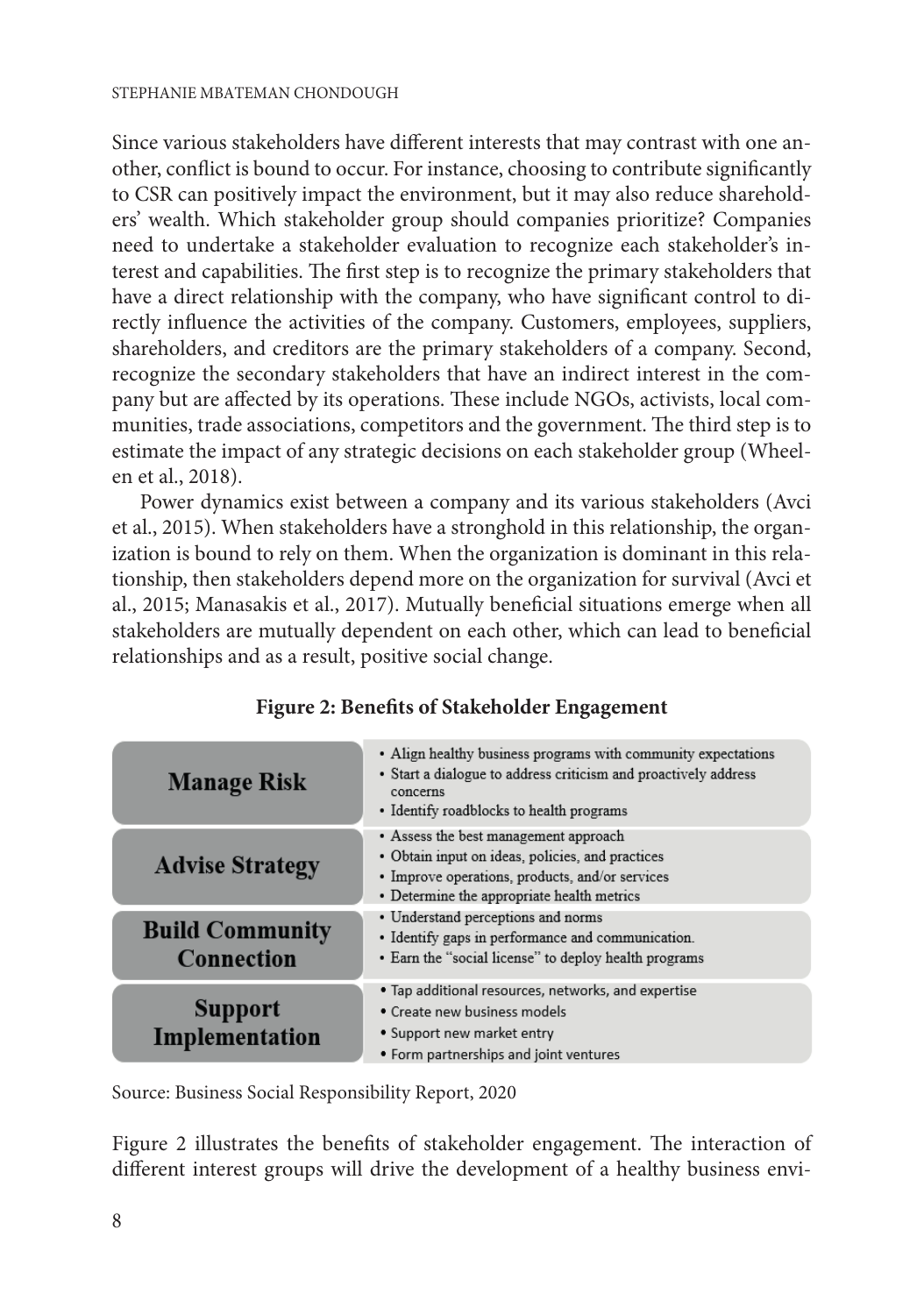ronment to a sustainable benefit. Interaction provides feedback that informs attention, aids in problem solving and improves performance for the benefit of all stakeholders.

## **4. Corporate Social Responsibility and Sustainable Livelihood**

The concept of Corporate Social Responsibility which emphasizes a company's commitment to the society in which it operates can be traced as far back as the 1960s (Epstein & Young, 1998). Since then, this topic has piqued everyone's interest and sparked debate among all parties involved. Organizations are expected to mitigate the harmful influence of their actions by acting in a socially responsible manner. However, the exact meaning and scope of CSR remains ambiguous, since what constitutes corporate social responsibility varies considerably depending on the perspective of different stakeholders (Ostas, 2001).

The creation of shared value for all stakeholders, also known as corporate citizenship, results in a win-win situation. Companies practicing Corporate Social Responsibility act ethically and promote a collaborative, self-regulatory business model (Cavusgil et al., 2017). The concept of CSR proposes that a company has social obligations that extend beyond making a profit (Wheelen et al., 2018). CSR transforms corporate practices such that a company's contribution to society is maximized and risks and costs being minimized while focusing on growing the business and brand value (Epstein-Reeves, 2011 in Csapóné et al., 2016). Dahlsrud (2008) analyzed 37 definitions for the term CSR. Five main elements can be found in the various definitions of CSR:

- Businesses have commitments that go beyond the production of viable goods and services.
- These duties include helping to solve important social problems that they helped to create.
- Companies have a broader constituency than stakeholders alone.
- The impact of companies go beyond basic marketplace transactions.
- Companies serve a wider range of human values than can be captured by a single focus on economic values (Buchholz, 1991 and Schwartz and Saiia, 2012 in Csapóné et al., 2015).

In sub-Saharan Africa, the literature on CSR activities remains relatively low (Aaron and Patrick, 2013). Trade liberalization and globalization have prompted more businesses to implement CSR policies in order to gain acceptance and recognition. Aaron and Patrick (2013) investigated the relationship between the CSR activities of multinationals and conflicts within the Nigerian oil regions and found that CSR activities were coined within the context of conflict resolution. There is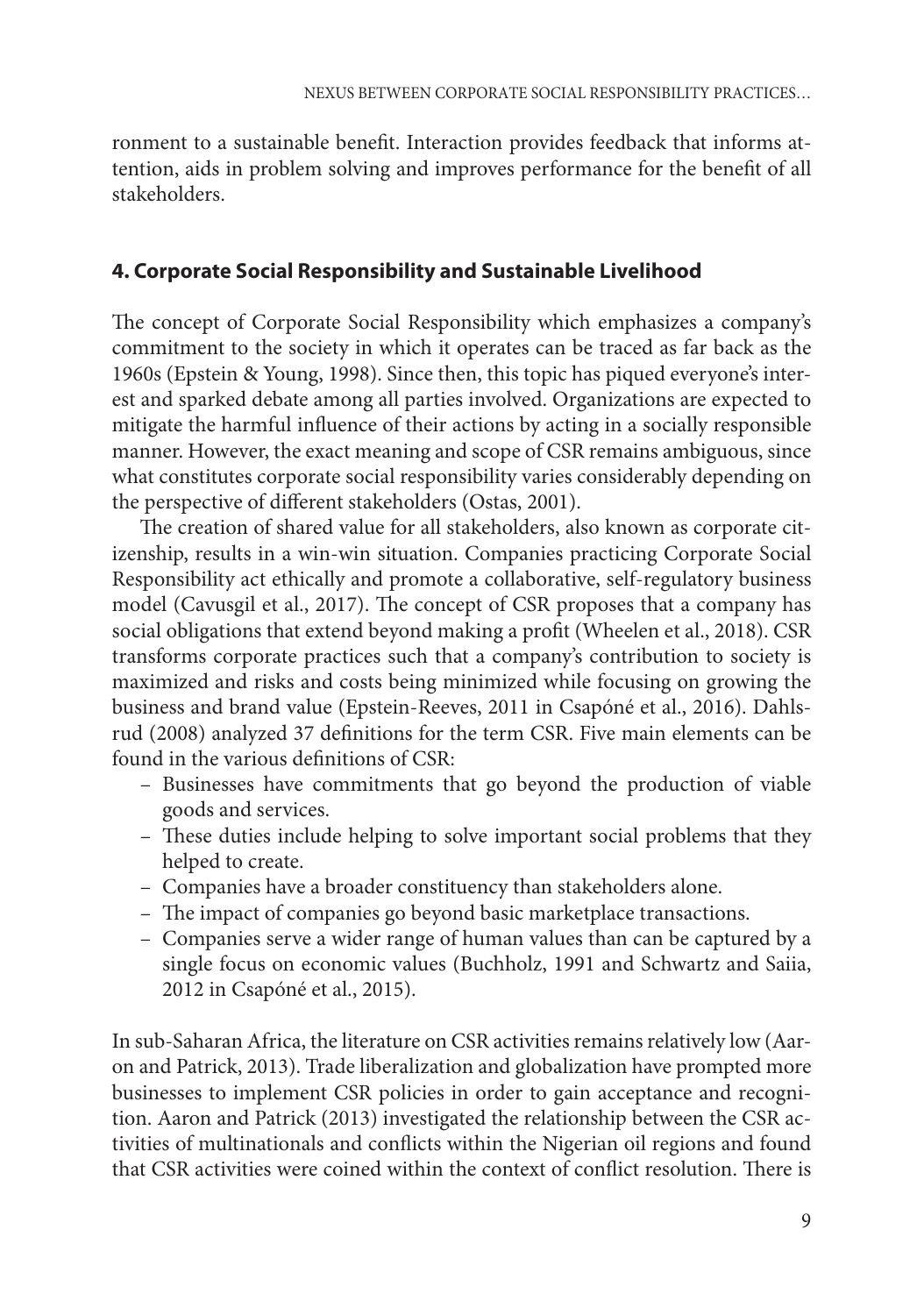a consensus that corporate enterprises have failed in carrying out CSR activities which have resulted in the alleged marginalization of key stakeholders and several clashes in the oil region. Aaron & Patrick (2013) argue that because host societies see the obstruction of the oil firm's activities as a means of gaining recognition, the struggle for attention has become a norm for most stakeholders in the oil region. This has triggered conflicts instead of collaboration between the oil firms and the host communities (Aaron and Patrick, 2013).

Most international oil companies operating in the oil-rich regions have adopted CSR as a business strategy. (Akankali and Abowei, 2010). However, the failure of the Nigerian government to provide the necessities for sustainable well-being to most communities affected by oil production has exacerbated the situation in the region (Aaron and Patrick, 2013). Many oil companies do not view CSR as an altruistic measure, but rather as a means of obtaining a license to operate (Nwagbara and Brown, 2014). Pipelines are often sabotaged, machinery destroyed on many occasions and direct attacks on the operating sites and oil workers by members of the host community. Thus, the study on the relationship between CSR activities and sustainable livelihood is justified as the findings could aid oil companies and host communities in developing a mutually beneficial relationship.

The threat posed by industrial development on the natural environment has been a major concern for years (Cannon, 2012). The concept of sustainability addresses the triple bottom line which includes profit, people and planet. An organization that pursues a sustainable business approach is responsible for its employees, customers, and the society in which it operates (Wheelen et al., 2018). The term 'sustainability' refers to the creation and adoption of corporate policies that do not jeopardize the ability of future generations to meet their own needs by preserving the economic, social, and natural environment (Cavusgil et al., 2017).

The livelihoods approach is based on the connection between people and assets and the activities that households can partake in to achieve a sufficient and acceptable standard of living (Allison and Ellis, 2001). These assets are not limited to financial capital. They also include the social, human, natural and physical capital that all contribute to one's standard of living (Rakodi, 2002: 10). Sustainable Livelihoods is a clean, people-centered approach. The Sustainable Livelihoods Approach has become increasingly common in recent development programs aimed at alleviating poverty among vulnerable people (Alison and Hormans, 2006).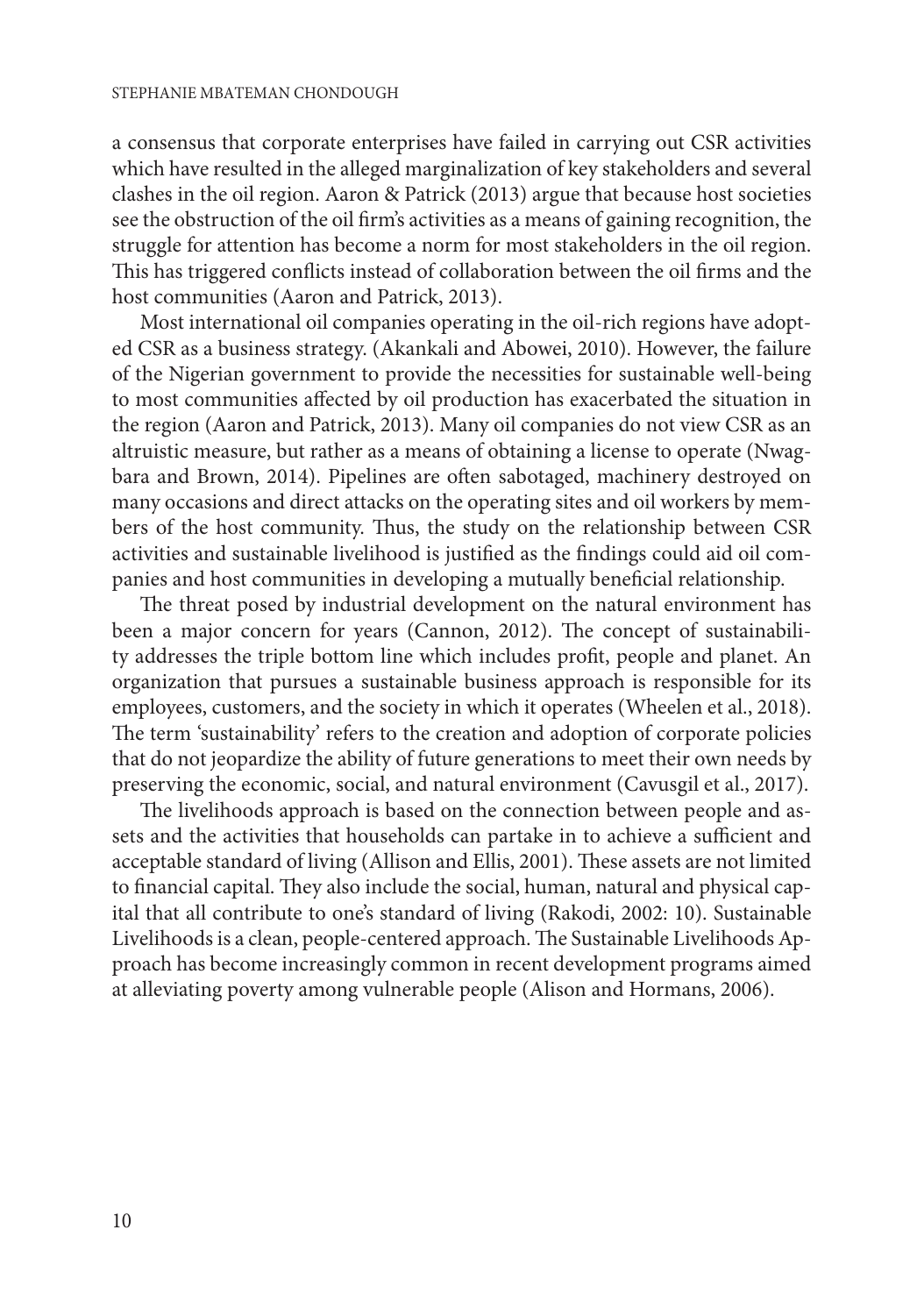

#### **Figure 3: Five capitals of Sustainable Livelihood Figure 3: Five capitals of Sustainable Livelihood**

Source: DFID (1999) and Bebbington (1999). *Source: DFID (1999) and Bebbington (1999).*

Figure 3 illustrates the five capitals that entail/are involved in a sustainable livelihood. Natural capital encompasses the environmental aspect which includes land and water bodies capable of influencing a sustainable livelihood. The ecological damage caused by the actions/inactions of the oil firms poses a threat to both the  $a$  all entail as sustained by the all entails. The network and connections between members present and future generations. The network and connections between members of the society, the access to modern infrastructure, human and financial capital all entail a sustainable livelihood asset that can either constrain or enhance life. Figure 3 illustrates the five capitals that entail/are involved in a sustainable livelihood. Natural

For decades, environmental issues have been a major concern in developed countries such as the United States. It is now a global issue, with a growing presence even in developing countries (Erdey et al., 2019, Erdey and Tőkés, 2019). Industrialization poses a major threat to the environmental and social wellbeing of members of the oil producing region. Hence, sustainable livelihood is paramount. In recent years, regulators and organizations have proposed that corporate bodies intervene and promote sustainable development goals, which would not only enhance the lives of host communities but also the economy. According to Ray S. efficiency in the strike communities surface the contentry recovering to ray studies (2013), for CSR to have a positive impact on sustainable development, the following factors must exist; absolute engagement of all stakeholders, strict governmental enforcement to ensure that CSR programs remain effective and beneficial, and management know-how to understand CSR better and sustainability. According to Moon (2007), if businesses behave in a socially responsible manner, CSR will effectively contribute to sustainable development. Many studies have established a connection between CSR engagement and sustainability (van Marrewijk, 2003; Hahn, 2013; Hilson, 2012). Hence, the importance of CSR in ensuring a sustainable livelihood of the vulnerable in Nigeria and other developing countries cannot be overstated. bodies intervene and promote sustainable development goals, which was provided in the condition of  $\epsilon$ (2013), for CSR to have a positive impact on sustainable development, the follow-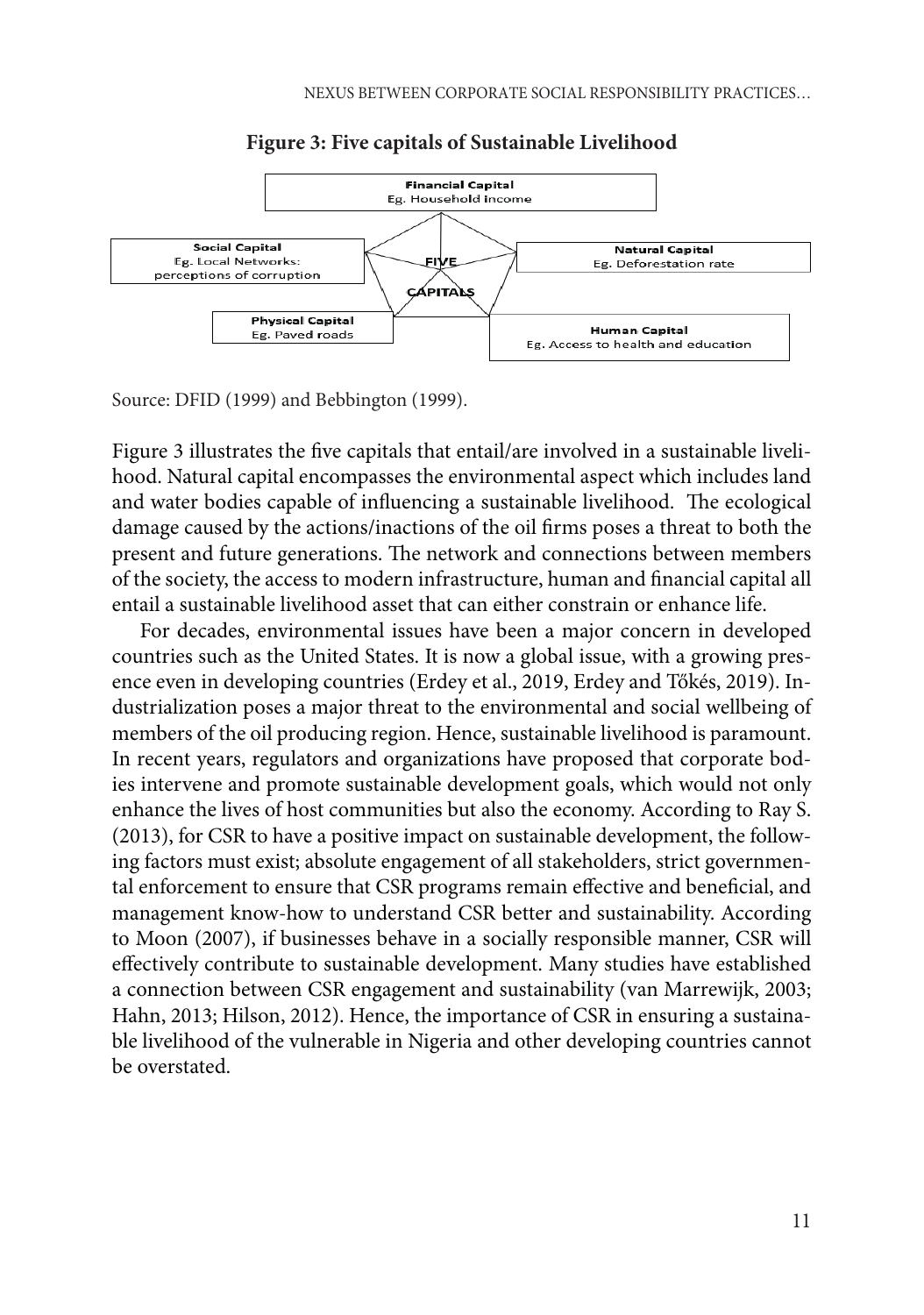### **5. Conclusion and Recommendation**

CSR is a viable approach that can be used by oil firms to boost the environmental and social welfare of the people. The heavy dependence on the oil sector by the Nigerian government has resulted in an environmental and socio-economic challenge that remains detrimental to the host communities that have to bear the brunt of the consequences of industrial processes. The existing CSR structures have not proven effective in addressing the immense environmental and social problems that have threatened the livelihood of the people. The Nigerian oil communities are more aware of their plight and the risks they face from the oil firm's activities and the negligence of the government. Hence violence has become the norm in these areas. CSR initiatives in conjunction with government intervention will improve the livelihood of the people and to a large extent, end the violence that has been existing for decades.

Urgent attention should be drawn to this region to foster a sustainable coexistence between the oil corporations and their host communities. Diverse efforts must be made to minimize environmental harm by incorporating emerging technology and ensuring fair resource distribution that will benefit the vulnerable. It is therefore recommended that oil companies should recognize their responsibilities, their host community's expectations and develop a partnership towards peaceful coexistence and the overall improvement of the livelihood of the people. Early community involvement in resource production has the potential to alleviate resource concerns. To increase social productivity, oil producers and relevant institutions must strengthen societal bonds. The most common method for group participation is consultation. The government should also provide enabling policies for sustainable development through CSR principles and practices. Evaluation of CSR projects by an independent third party should be enforced by the government and appropriate actions taken against those firms that will default. This will keep the oil firms on their toes. In the case where most members of the host communities are farmers who rely on the natural environment for survival, diversification and job creation are necessary for people to earn a decent source of livelihood.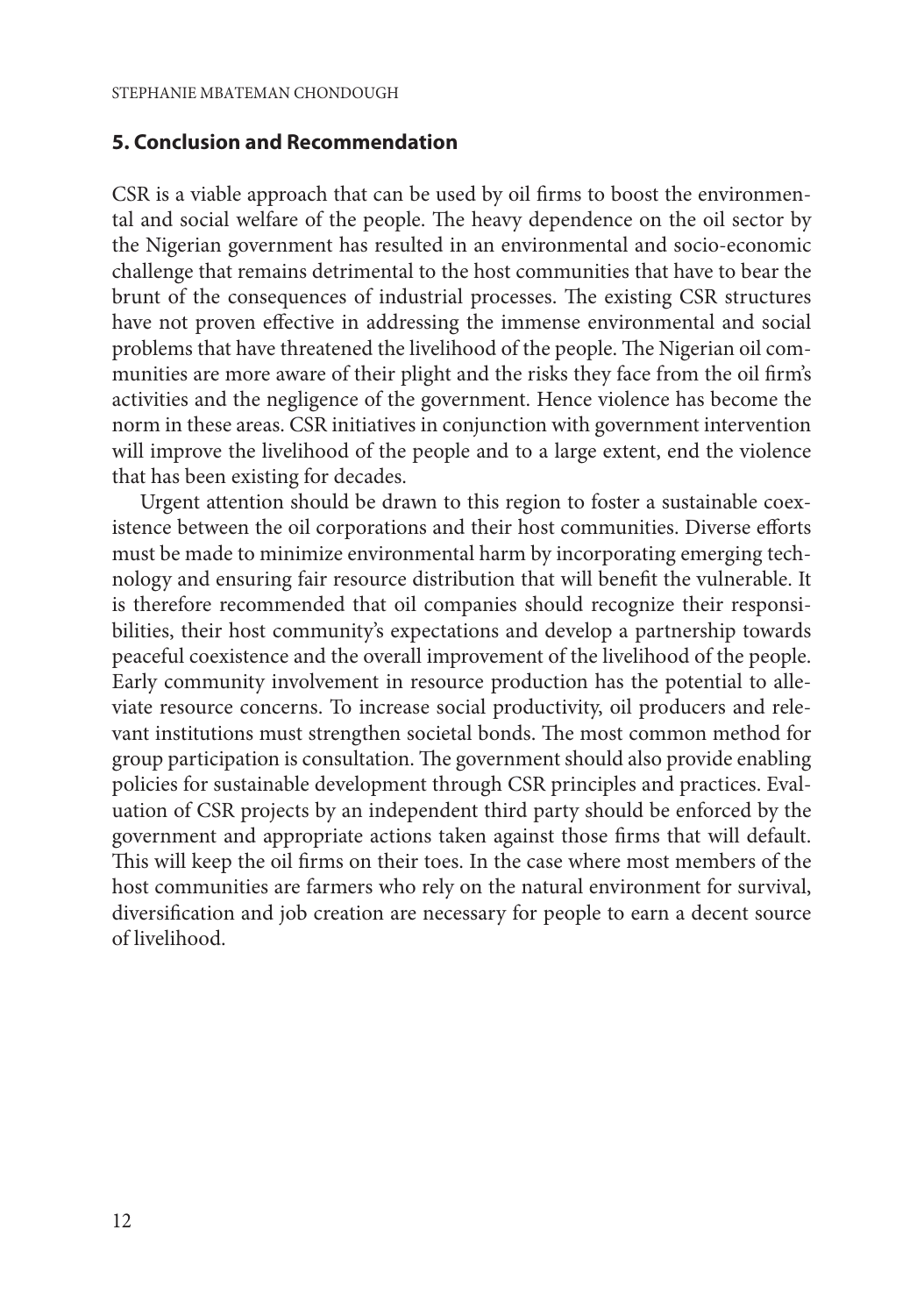# **References**

- Aaron, K. K., Patrick, J. M. (2013): Corporate social responsibility patterns and conflicts in Nigeria's oil rich region. International Area Studies Review, 16(4), 341-356. doi:10.1177/2233865913507573
- Adelopo, I. (2011): Voluntary disclosure practices amongst listed companies in Nigeria. Advances in Accounting, 27, 338–345. https://doi.org/10.1016/j.adiac.2011.08.009
- Adewuyi, A. O., Olowookere, A. E. (2010): CSR and sustainable community development in Nigeria: WAPCO, a case from the cement industry. Social Responsibility Journal. Vol. 6(4), 522 - 535 https://doi.org/10.1108/17471111011083419
- Adeyemi, S. B., Owolabi, S. A. (2008): Environmental accounting for national development. Babcock Journal of Management and Social Sciences, 5(2), 18–28.
- Airvisual (2018): The 2018 world air quality report. Retrieved from: https://www. iqair.com/us/blog/press-releases/IQAir-AirVisual-2018-World-Air-Quality-Report-Reveals-Worlds-Most-Polluted-Cities Accessed: 2020.11.02
- Akankali, J. A., Abowei, J. F. N. (2010): The Fisher Folks Perspective of Ranking Pollutant Sources Impacting Fisheries Resources in the Niger Delta, Nigeria. Current Research Journal of Economic Theory, 2(2), 41–47.
- Allison, E. H., Ellis, F. (2001): The livelihoods Approach and Management of Small-scale Fisheries. Marine Policy 25, pp 377- 388
- Allison, E. H., Horemans, B. (2006): Putting the principles of the Sustainable Livelihoods Approach into fisheries development policy and practice. Marine Policy: 757-766.
- Avci, O., Ring, E., Mitchelli, L. (2015): Stakeholders in US Higher Education: An analysis through two theories of stakeholders. The Journal of Knowledge Economy and Knowledge Management, 10(2), 45-53. Retrieved from https:// dergipark.gov.tr/download/articlefile/323147 Accessed: 2020.11.02.
- Bassey, U. (2019): Nigeria lost \$42 billion to crude oil theft in nine years NEITI. Retrieved from: https://www.premiumtimesng.com/news/headlines/361353 nigeria-lost-42-billion-to-crude-oil-theft-in-nine-years-neiti.html Accessed: 2020.10.07
- Bebbington, A. (1999): Capitals and capabilities: a framework for analyzing peasant viability, rural livelihoods and poverty. World development, 27(12), 2021- 2044.
- Berlan, A. (2016): Whose business is it anyway: Children and corporate social responsibility in the international business agenda. Children and Society, 30, pp. 159-168. doi:10.1111/chso.12149
- Bhandary, L. M. (2019): Corporate Social Responsibility and Human Rights Role of the International Organisations to Regulate Business Corporations for Violating Human Rights: A Socio-Legal Study. Journal of Business and Management Sciences. 7(2):91-99. doi: 10.12691/jbms-7-2-5.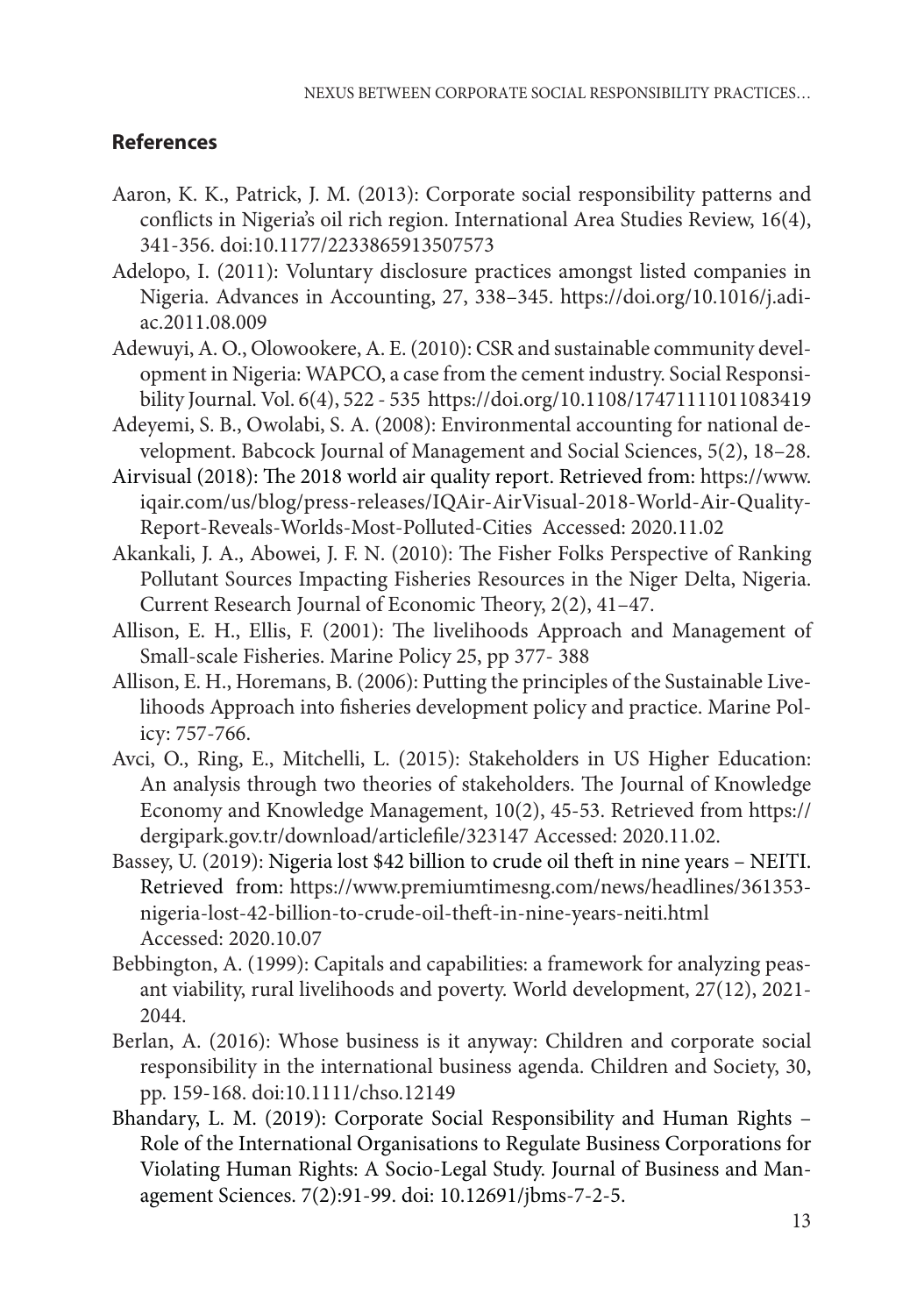- Boele, R., Fabig, H., Wheeler, D. (2001): The story of Shell, Nigeria and the Ogoni people–environment, economy, relationships: conflict and prospects for resolution. Sustainable Development, 9(2), 7-86.
- Braam, G. J., de Weerd, L. U., Hauck, M., Huijbregts, M. A. (2016): Determinants of corporate environmental reporting: The importance of environmental performance and assurance. Journal of Cleaner Production, 129, 724-734. Available at: https://doi.org/10.1016/j.jclepro.2016.03.039.
- Business Social Responsibility Report (2020):Retrieved from**:** https://www.bsr.org/ en/our-insights/blog-view/a-guide-to-stakeholder-engagement-for-healthier-communities Accessed: 2020.10.07.
- Cannon, T. (2012): Corporate Responsibility. Governance, compliance and ethic is a sustainable environment. Pearson Education Limited. pp. 246 ISBN 978 0 273 73873 2
- Cavusgil, S.T., Knight, G., Riesenberger, J. (2017): International Business. The new realities. Pearson Education Limited. pp. 544 ISBN-10: 1-292-15283-4, ISBN-13: 978-1-292-15283-7
- Csapóné R., T., Péntek, Á., Wiwczaroski, T. (2015): Corporate Social Responsibility through the eyes of consumers. Agroeconomia Croatica 5:2015 (1) 21-31 ISSN 1333-2422
- Csapóné R., T., Péntek, Á., Wiwczaroski, T. (2016): Is it worth being socially responsible? APSTRACT Vol. 10. Number 1. 2016. pp. 73-80 ISSN 1789-7874
- Dahlsrud, A. (2008): How corporate social responsibility is defined: an analysis of 37 definitions. Corporate social responsibility and environmental management, 15(1), 1-13.
- Department of Petroleum Resources, (2020). Petroleum Refineries and Petrochemicals. Retrieve from: https://www.dpr.gov.ng/downstream/refinery/ Accessed: 2020
- DFID, (1999): Sustainable Livelihoods and Poverty Elimination. Department for International Development, London. Retrieved from: https://www.ennonline. net/attachments/871/dfid-sustainable-livelihoods-guidance-sheet-section1. pdf Accessed: 2020.10.12.
- Dowokpor, V. (2015): Impacts of the oil and gas industry on the livelihoods of men and women working in the fisheries: a study of Shama, Ghana. University of Bergen. Retrieve from: https://bora.uib.no/bora-xmlui/bitstream/handle/1956/9939/133255143.pdf?sequence=1 Accessed: 2020.10.12.
- Elenwo, E. I., Akankali, J. A. (2014): Environmental Policies and Strategies in Nigeria Oil and Gas Industry : Gains, Challenges and Prospects. Scientific Research, 5, 884–896.
- Epstein, M.J., Young, S. D. (1998): Improving corporate environmental performance through economic value added. Environ. Qual. Manage., 7: 1-7. https:// doi.org/10.1002/tqem.3310070402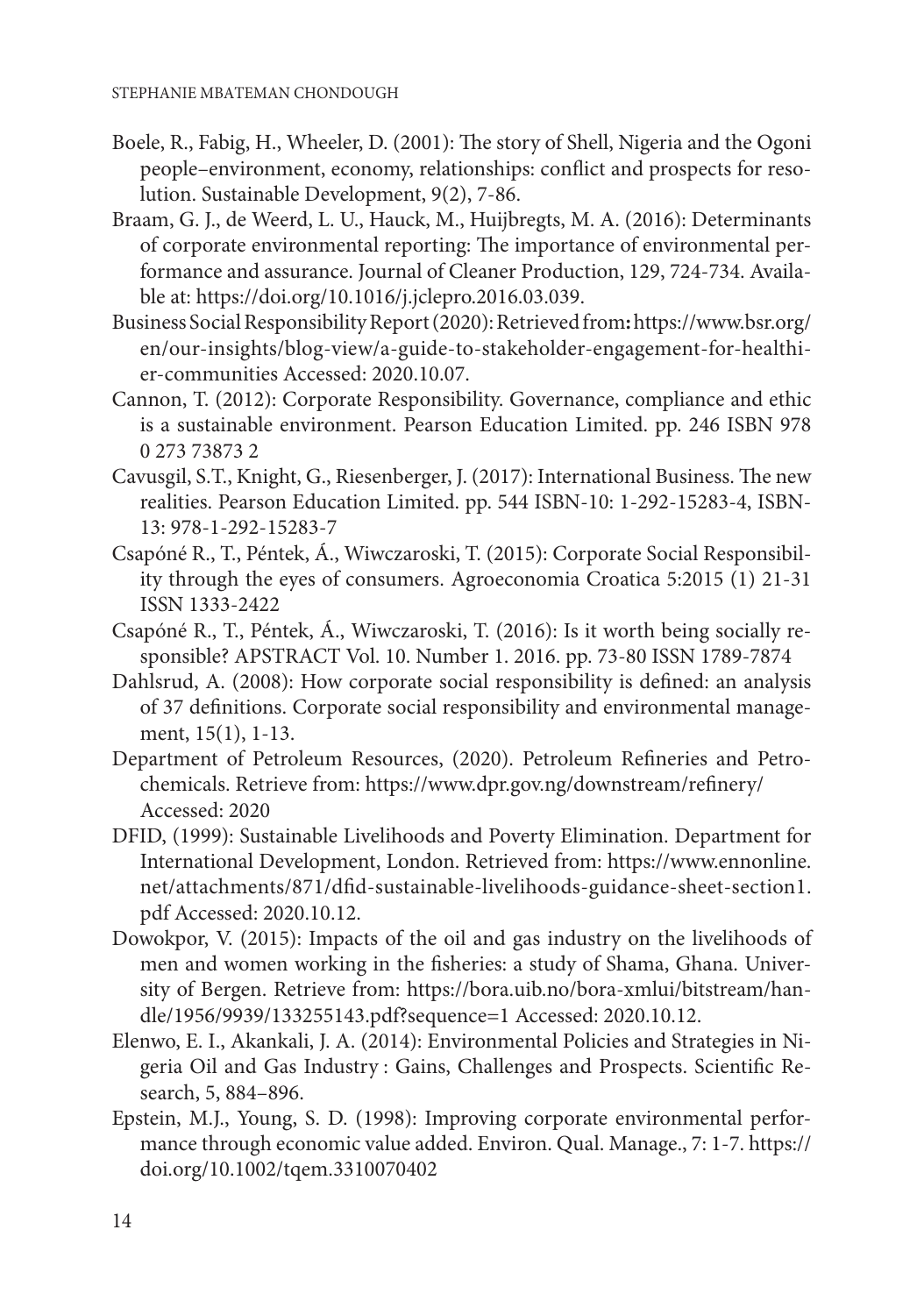- Erdey, L., Fenyves, V., Márkus, Á., Tőkés, T. (2019): China Does Not Want a Trade War: The Case for Rare Earth Elements. Polgári Szemle: Gazdasági és Társadalmi Folyóirat, 15: 4-6 pp. 281-295., 15 p. (2019). DOI: 10.24307/psz.2019.1218
- Erdey, L., Tőkés, T (2019): Pop-kereskedelempolitika az Egyesült Államok kereskedelempolitikájának aktualitásai. International Journal of Engineering and Management Sciences 4 (3), 210-221. DOI: https://doi.org/10.21791/ IJEMS.2019.3.20.
- Hahn, R. (2013): ISO 26000 and the Standardization of Strategic Management Processes for Sustainability and Corporate Social Responsibility. Business Strategy and the Environment, 22(7), 442–455.
- Hamilton, D (2011): Oil and gas companies and community crisis in Niger Delta: American review of political economy. Vol 9, No 1, pp. 3-17. Retrieved from, http://www.arpejournal.com/arpe volume9number1/hamilton.pdf Accessed: 2020.10.12.
- Hassan, A. (2012): Corporate environmental accountability in the Nigerian oil and gas industry: The case of gas flaring. University of Abertay, Dundee
- Hilson, G. (2012): Corporate Social Responsibility in the extractive industries: Experiences from developing countries. Resources Policy, 37(2), 131–137.
- Ifeanyi, D. N., Olagunji, A., Adeyanju, O. D. (2011): Corporate governance and bank failure in Nigeria : challenges and opportunities. Research Journal of Finance and Accounting. 2(2), 1-19.
- Kalejaye, K. (2015): 9000 cases of oil spills recorded in Nigeria Annually. Retrieved from http://biztellers.com/2015/08/% E2%80%8E9000-cases-of-oil- spill s-recorded- in-nigeria- annually/. Accessed: 2020.10.12.
- KPMG (2019): Nigerian oil and gas update. Retrieved from: https://home.kpmg/ ng/en/home/insights/2019/04/Nigerian-Oil-and-Gas-Update.html Accessed: 2020.10.12.
- Manasakis, C., Mitrokostas, E., Petrakis, E. (2017): Strategic social responsibility by a multinational firm. DICE Discussion Paper, (246). Retrieved from http:// hdl.handle.net/10419/156412 Accessed: 2020.10.12.
- Mitchell, R. K., Agle, B. R., Wood, D. J., Mitchell, R. K. (2009): Toward a theory of stakeholder identification and salience: defining the principle of who and what really. Academy of Management, 22(4), 853–886.
- Moon, J. (2007): The contribution of corporate social responsibility to sustainable development. Sustainable Development, 15(5), 296–306
- Narula, S. A., Magray, M. A., Desore, A. (2017): A sustainable livelihood framework to implement CSR project in coal mining sector Journal of Sustainable Mining. https://doi.org/10.1016/j.jsm.2017.10.001
- National Oil Spill Detection & Response Agency (2020): Retrieved from: https:// nosdra.oilspillmonitor.ng/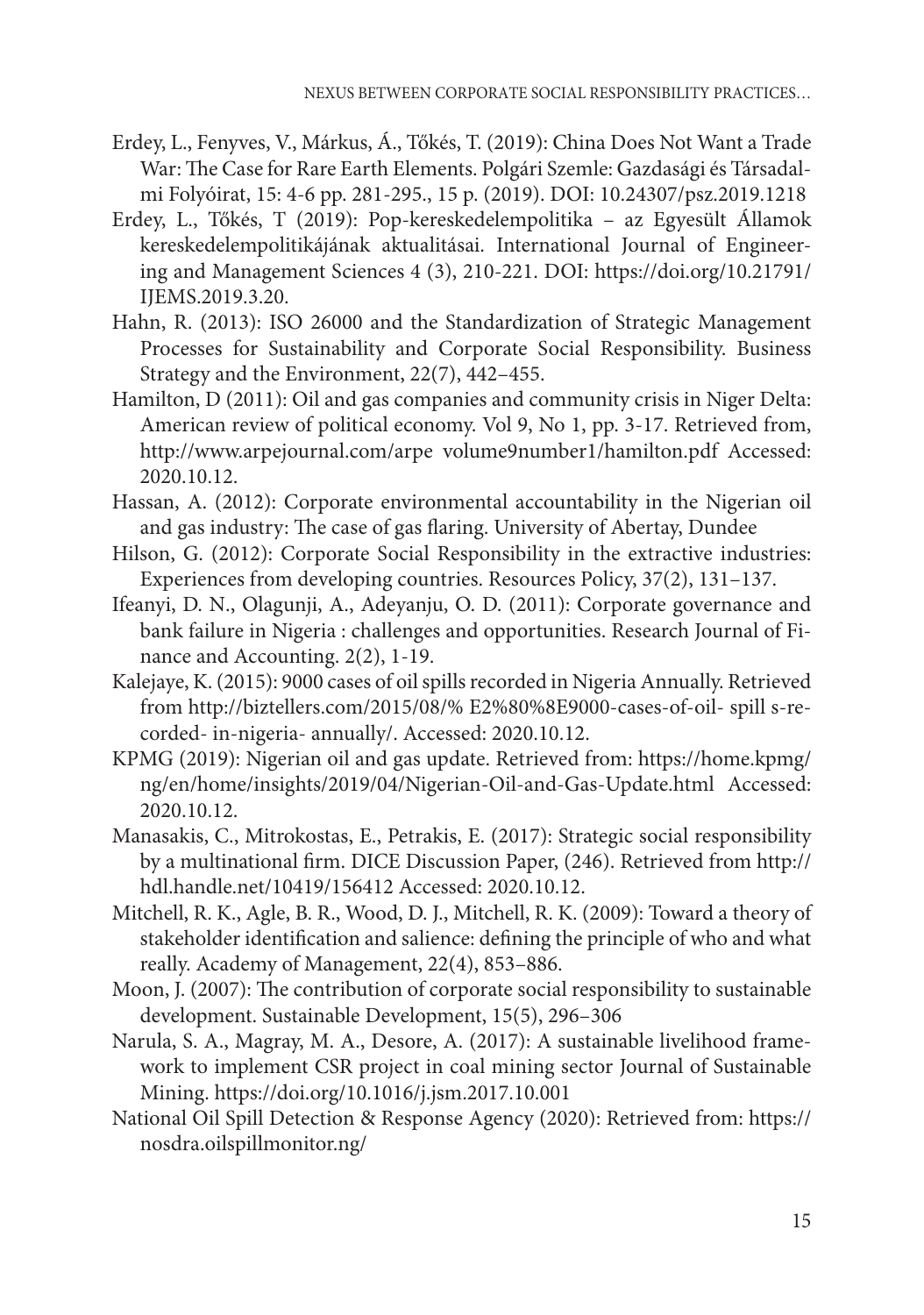- NNPC (2020): Refineries and Petrochemicals. Retrieved from: https://www.nnpcgroup.com/NNPC-Business/Midstream-Ventures/Pages/Refineries-and-Petrochemicals.aspx Accessed: 2020.10.06.
- NNPC (2020): Refineries and Petrochemicals. Retrieved from: https://nnpcgroup. com/NNPC-Business/Upstream-Ventures/Pages/Oil-Production.aspx Accessed: 2020.10.06.
- Nwagbara, U., Brown, C. (2014): Communication and conflict management: Towards the rhetoric of integrative communication for sustainability in Nigeria's oil and gas industry. Economic Insights-Trends and Challenges, 4(3), 15-23.
- Nwaneri, M., Uwakwe, S., Bako, S. (2019): Oil Spill and Community Livelihood in the Niger Delta: Accessing Grievance Management Mechanism for Victims in Bayelsa State. Veritas Journal of Humanities Volume 1, Number 1.
- Nwilo, P. C., & Badejo, O. T. (2005): Oil spill problems and management in the Niger Delta. In International oil spill conference (Vol. 2005, No. 1, pp. 567-570). American Petroleum Institute.
- Olujobi, O. J. (2017): Legal framework for combating corruption in Nigeria: The upstream petroleum sector in perspective. Journal of Advanced Research in Law and Economics, 8(23), 59-68
- Ostas, D. T. (2001): Deconstructing corporate social responsibility: Insights from legal and economic theory. American Business Law Journal, 38(2), 261-299.
- Premium times, (2019): Retrieved From**;** https://www.premiumtimesng.com/ news/headlines/361353-nigeria-lost-42-billion-to-crude-oil-theft-in-nineyears-neiti.html Accessed: 202.10.12
- Rakodi, C. (2002): A livelihoods approach–conceptual issues and definitions. Urban livelihoods: A people-centred approach to reducing poverty, 3-22. Earthscan Publication ltd.
- Ray, S. (2013): Linking public sector corporate social responsibility with sustainable development: Lessons from India. RAM. Revista de Administração Mackenzie, 14(6), 112-131.
- Stears Business (2020): Retrieved from: https://www.stearsng.com/article/is-nigeria-oil-rich Accessed:2020.11.02.
- This day (2020): As oil pollution continues. Retrieved from: https://www.thisdaylive.com/index.php/2020/06/29/as-oil-pollution-continues/ Accessed: 2020.10.06.
- Udoudoh, F.P (2011): Oil spillage and management problems in the Niger Delta, Nigeria. Vol 2, No3. Retrieved from http://www.cepajournal.com/inde x.php?option=com\_bgid=1038&I temid=87 Accessed: 2020.09.25
- United Nations Development Programme (UNDP) (2006): Niger-Delta Development Human Report Retrieved From: http://www.ng.undp.org/ Accessed: 2020.09.25.